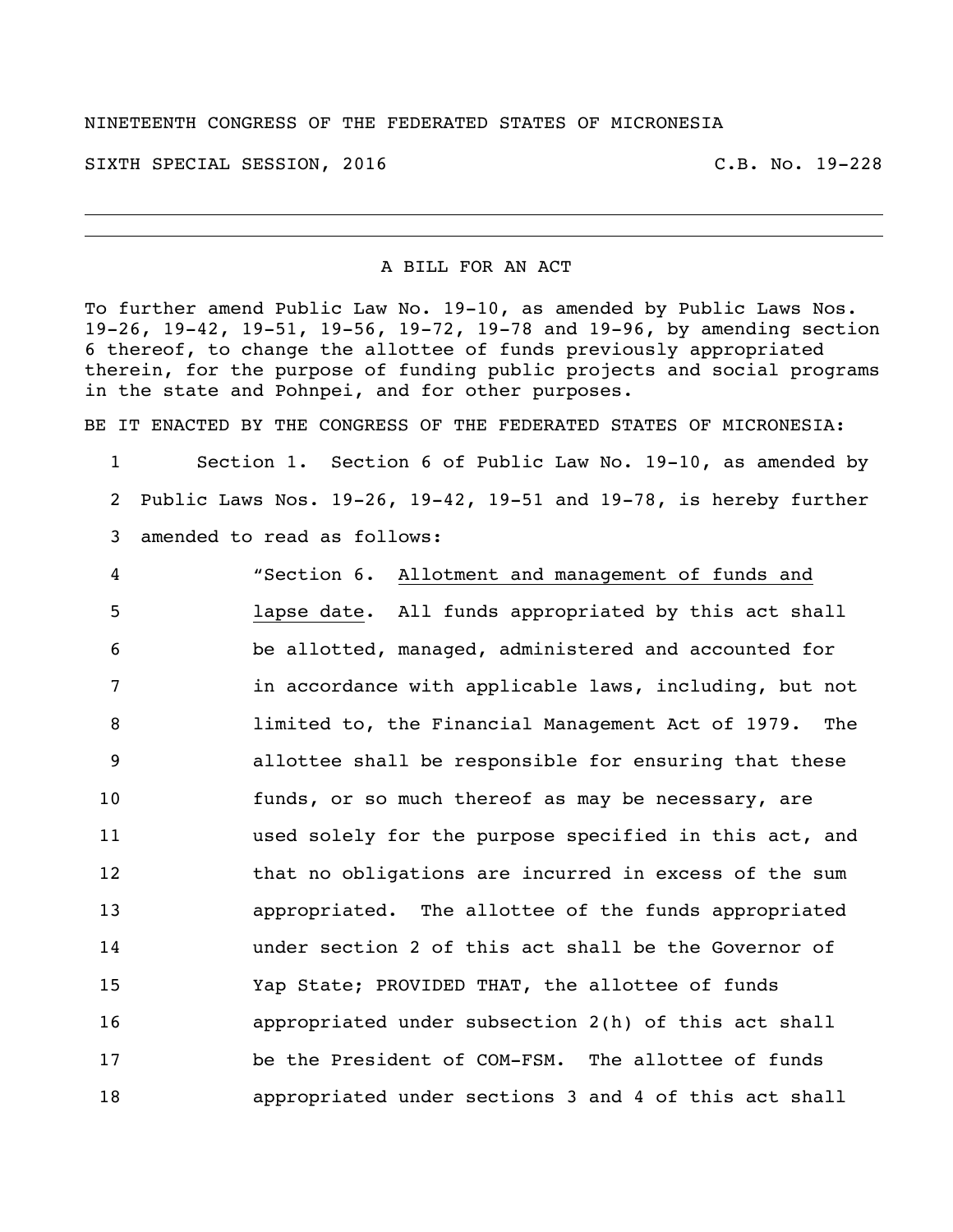C.B. No. 19-228

 be the President of the Federated States of Micronesia or his designee; PROVIDED THAT, the allottee of funds appropriated under subsections 3(a), (b), (c), (d), (e), (f), (g), (h), 9(i), (j) and (k) of this act shall be the Mayor of Lelu Town Government; the allottee of funds appropriated under subsections 4(2)(g) and 4(2)(h) shall be the Secretary of the Department of Transportation, Communications and Infrastructure; the allottee of funds appropriated 10 under subsections  $4(3)(a)$  [and],  $4(3)(b)$  and  $4(3)(d)$  of this act shall be the Pohnpei Transportation Authority; and the allottee of funds appropriated under subsections 4(3)(f) and 4(3)(h) of this act shall be the Pohnpei Utility Corporation. The 15 allottee of funds appropriated under subsections 5(1), 5(3) and 5(6) of this act shall be the Governor of Chuuk State or his designee. The allottee of funds appropriated under subsection 5(2) of this act shall be the Mortlock Islands Development Authority. The allottee of funds appropriated under subsection 5(4) of this act shall be the Southern Namoneas Development Authority. The allottee of funds appropriated under subsection 5(5) of this act shall be the Faichuk Development Authority. The authority of the allottee to obligate funds appropriated by this act shall lapse

of 3